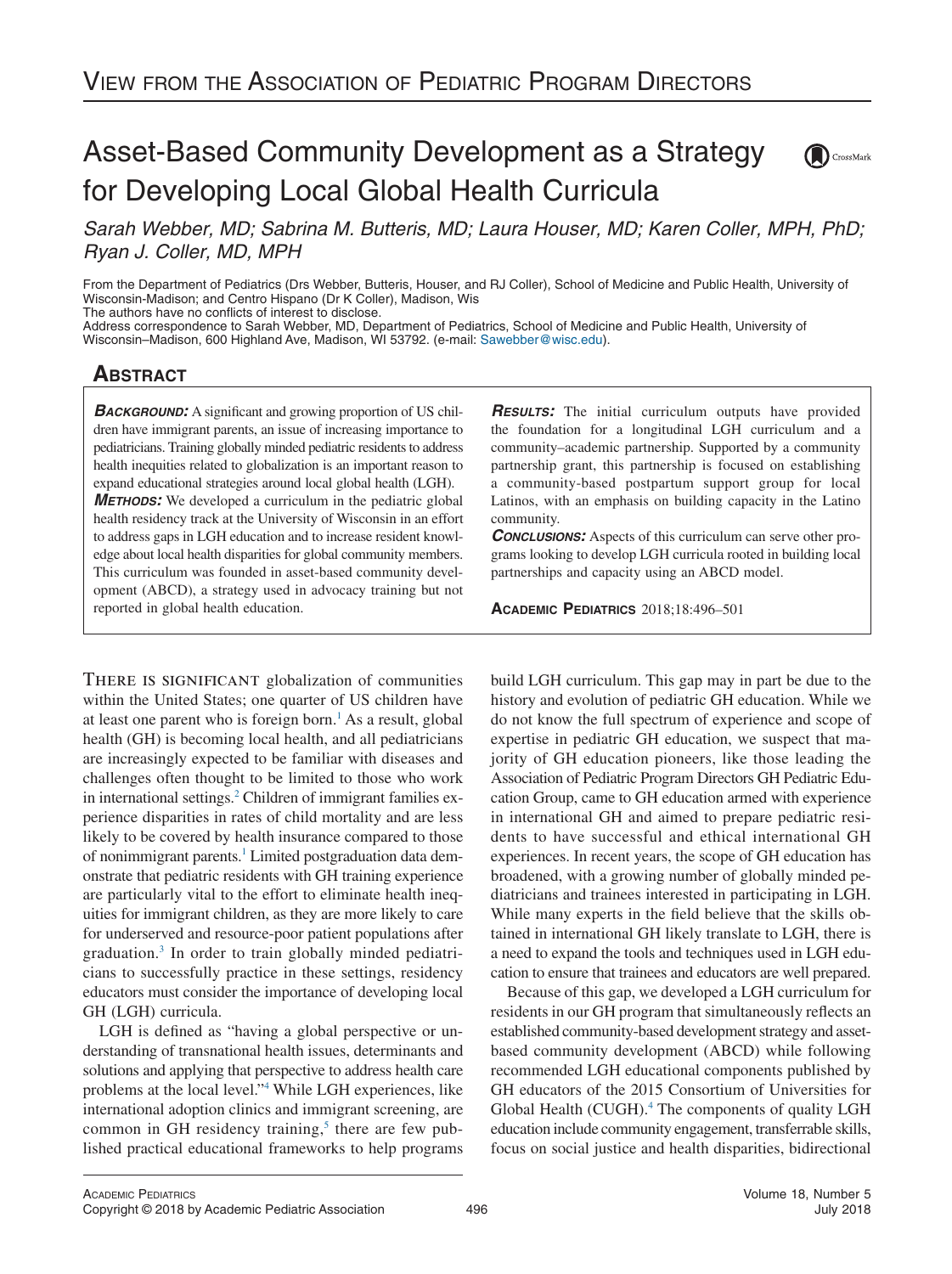learning, experiential learning, interprofessional approach, and reflection. ABCD, a community development strategy, facilitates achievement of several of these 7 recommended elements and has long been used in community pediatrics and advocacy training. $6-11$  While ABCD is well described for use in community pediatrics, we think it is important to bring this strategy to the forefront of GH education, where it can serve as a critical foundation on which global pediatricians can approach LGH work.

We outline the key components of this curriculum, including the development of a bidirectional partnership with Centro Hispano, a local nonprofit, community-based organization whose mission is to empower Latino youth, strengthen families, and engage the community. Our hope is that this description can serve as a model for using the ABCD strategy, and asset mapping in particular, for other GH educators pursuing curricular collaborations with both local and global partners.

# **LGH PARTNERSHIP**

We wished to focus our curriculum on the local Latino population because of known health disparities and the rapidly growing proportion of Latinos in our county[.12](#page-5-5) Latinos make up 6.1% of the population in Dane County, and 44% are born in Wisconsin.<sup>13</sup> We reached out to Centro Hispano, and together we identified an overlapping priority. Centro Hispano sought a better understanding of reproductive health resources in the Latino community to inform an existing wellness initiative. This interest was in part due to known disparities in infant mortality and low birth weight for Latino infants in Dane County.<sup>14</sup> This aligned with identified health priorities of the local community health care collaborative formed by the hospitals in which our residents work. A primary aim of Centro Hispano's wellness initiative was to train local Latina women to be community wellness workers, also referred to as community health workers (CHW), in GH work. The CHW, focused on reproductive health, was selected as an ideal area for bidirectional education and community development aimed at elimination of related health disparities.

# **ABCD STRATEGY**

Needs assessments are a traditional approach to community development and typically begin with an outside group identifying a community's perceived needs and then attempting to fill these identified needs through outside funding, resources, and education. A criticism of this approach is that it creates a deficiency model that focuses on negative aspects of communities and threatens a host of unintended consequences (eg, community members perceiving themselves as a list of problems).<sup>6</sup> To avoid these potential conflicts, we aimed to accomplish our LGH curricular goals in a manner that emphasizes established GH principles of sustainability and capacity building<sup>15</sup> by applying the strategies of ABCD.

ABCD, pioneered by Kretzmann and McKnight, $6$  is as an innovative approach to community improvement rooted in local assets and capacity building. The basic tenet of ABCD is that in every community, there exist assets in numerous domains: individuals, associations, institutions, physical space, exchanges, and culture. Embracing the ABCD approach relies on connecting these assets to support the community from within. ABCD can therefore be used in partnership with communities to help support local capacity working on priorities identified by the community through their own assets. We suggest that this approach is exceedingly valuable in LGH work, as it can help build connections for immigrant and refugee families, who may experience social, physical, cultural, and linguistic isolation. Moreover, the principles of ABCD can be applied in any community, allowing the curriculum to adapt as the local immigrant community evolves.

# **CURRICULUM DESIGN**

Our curriculum was guided by Kern's 6 steps for curriculum development[.16](#page-5-9)

# **STEP 1: PROBLEM IDENTIFICATION**

Several residency programs report providing LGH experiences.<sup>5</sup> However, there is little published on how to educate trainees through these LGH experiences.<sup>17,18</sup> Additionally, we were concerned about the potential burden these experiences place on local organizations. Although principles of ethical GH experiences exist in the literature, they are more specific to international GH.<sup>15,19</sup>

#### **STEP 2: GAP ANALYSIS**

During step 2 of curriculum development, identifying the gap the curriculum aims to fill, we examined our Fundamentals in Global Health Course, a 3-year longitudinal curriculum for residents in our GH track within the pediatric residency at the University of Wisconsin, which includes a 2-week required course in each year. During our yearly review of resident and faculty evaluations of the GH education program, we identified an explicit need to improve resident understanding of health disparities for LGH populations in our community and strategies to reduce these disparities. This feedback informed our decision to reach out to Centro Hispano to pursue a LGH partnership.

#### **STEP 3: GOALS AND OBJECTIVES**

Our curriculum goals and objectives are outlined in the [Table.](#page-2-0) We developed a broad set of 12 objectives, mapped to GH competencies and the CUGH consensus-based essential components of LGH training.<sup>20</sup>

### **STEP 4: EDUCATIONAL STRATEGY**

The ABCD framework was the primary strategy we chose to achieve our objectives. Specifically, we chose asset mapping, a fundamental ABCD tool, as the focus for a resident project because it facilitates community engagement, experiential learning, and transferrable skills that can be translated into future GH work. $21,22$  To prepare residents for this self-directed project, we developed introductory readings and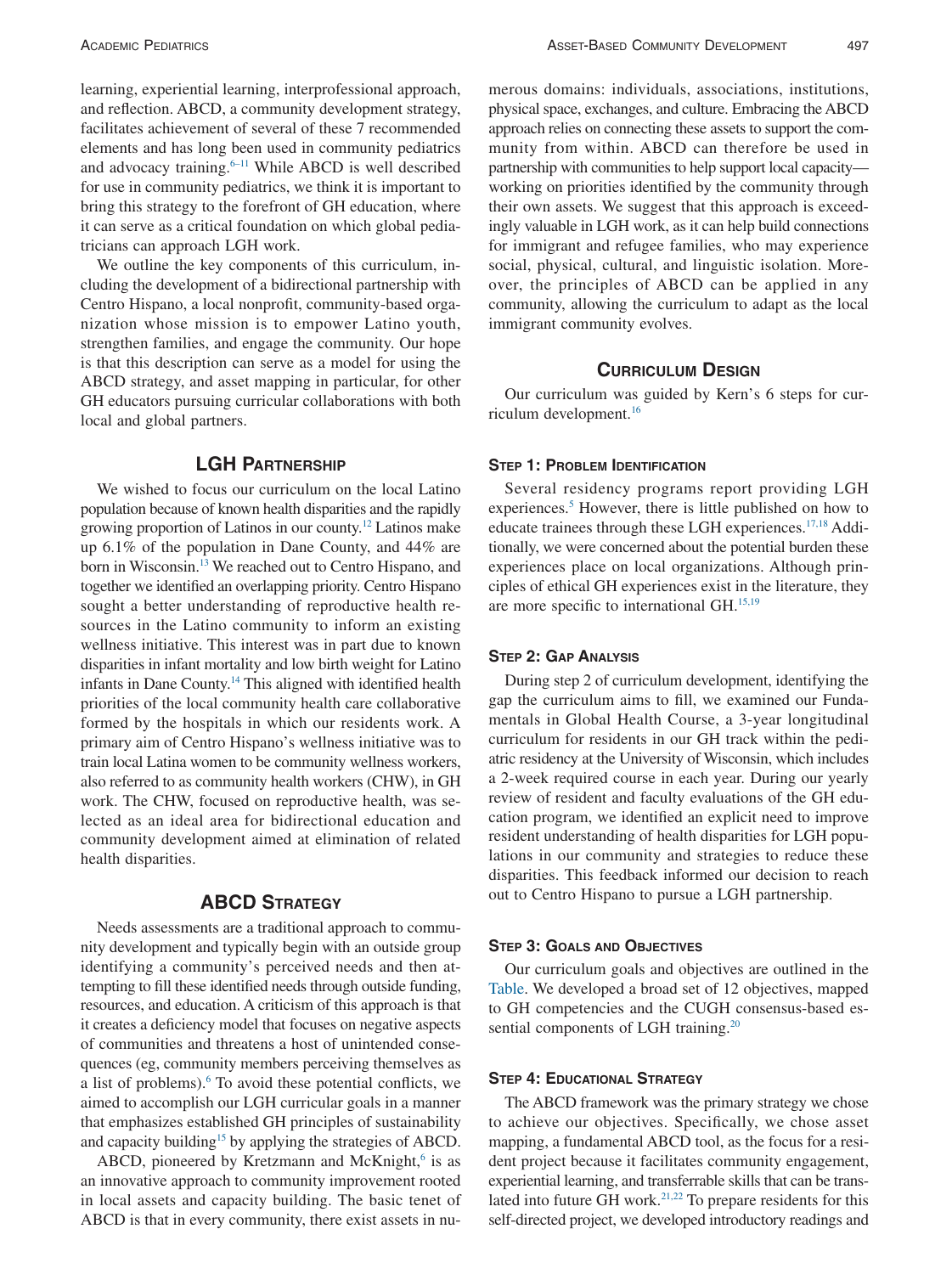498

#### **Table.** Year 1 Curriculum Objectives

|                                            |                                                                                                                                                                                       | CUGH Essential Program Component for Local Global Health Training |                        |                              |                           |                          |                               |            |
|--------------------------------------------|---------------------------------------------------------------------------------------------------------------------------------------------------------------------------------------|-------------------------------------------------------------------|------------------------|------------------------------|---------------------------|--------------------------|-------------------------------|------------|
| Competency                                 | Objective                                                                                                                                                                             | Community<br>Engagement                                           | Transferable<br>Skills | Health<br><b>Disparities</b> | Bidirectional<br>Learning | Experiential<br>Learning | Interprofessional<br>Approach | Reflection |
| Knowledge                                  | 1. Analyze and discuss models of domestic CHW programs.<br>2. Describe status of health and health inequities, emphasizing<br>reproductive health for Latinos in our community.       |                                                                   |                        |                              |                           |                          |                               |            |
|                                            | 3. Apply key ABCD concepts of identifying and linking local assets<br>specific to reproductive health in Dane County.                                                                 |                                                                   |                        |                              |                           |                          |                               |            |
| Interpersonal and<br>communication skills  | 4. Demonstrate cultural humility while interviewing community<br>members and institutional representatives.                                                                           |                                                                   |                        |                              |                           |                          |                               |            |
|                                            | 5. Present and collaboratively discuss project findings to community<br>partners.                                                                                                     |                                                                   |                        |                              |                           |                          |                               |            |
| Practice based learning<br>and improvement | 6. Appraise benefits of ABCD as framework for local GH work.<br>7. Recognize asset mapping as valuable first step toward agenda<br>building for community-based development.          |                                                                   |                        |                              |                           |                          |                               |            |
|                                            | 8. Collaborate with community members and organizations to<br>create agenda for community development.                                                                                |                                                                   |                        |                              |                           |                          |                               |            |
| Systems-based practice                     | 9. Summarize connections between reproductive health services<br>and Latino population.                                                                                               |                                                                   |                        |                              |                           |                          |                               |            |
|                                            | 10. Recognize sociocultural factors affecting local Latino<br>reproductive health.                                                                                                    |                                                                   |                        |                              |                           |                          |                               |            |
| Professionalism                            | 11. Professionally navigate challenges of physician–community<br>collaborations.<br>12. Recognize potential cultural conflicts that arise when working in<br>community-based setting. |                                                                   |                        |                              |                           |                          |                               |            |

Data from Rowthorn V. Global/local: what does it mean for global health educators and how do we do it? *Ann Glob Health.* 2015;81:593–601.

<span id="page-2-0"></span>ABCD indicates Asset-Based Community Development; CHW, community health worker; CUGH, Consortium of Universities for Global Health; and GH, global health.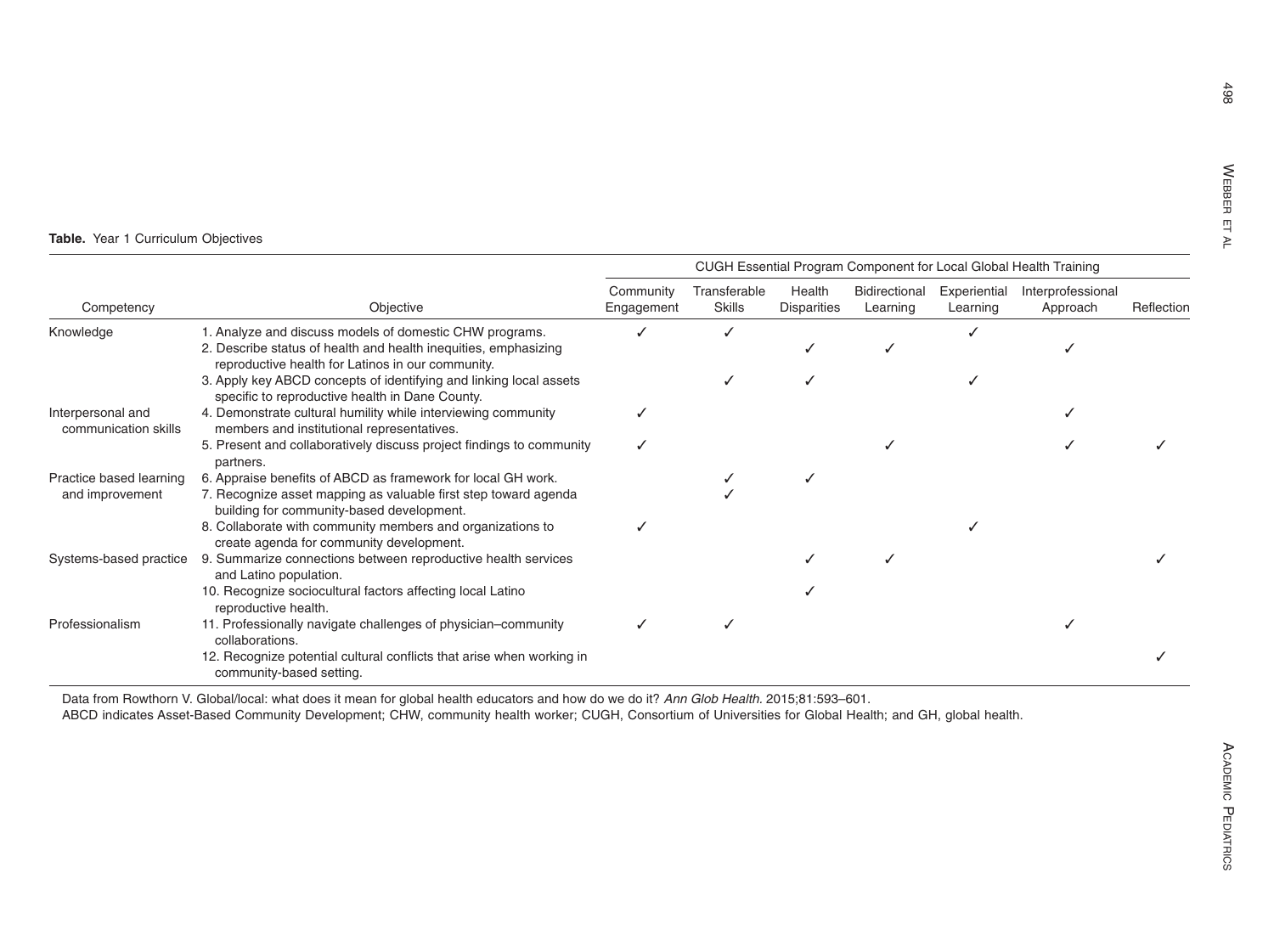

Interviews identified community members with knowledge in reproductive health, an interest in starting exercise programs for pregnant women, individuals voiced wanting to partner with public health nurses to provide broader in home services, local valuable breastfeeding services were identified and individuals expressed an interest in sharing stories to increase cultural pride.

**Create an asset map:** Build a pool of resources, skills and knowledge in the community. See how the skills, resources and knowledge complement each other. This can be a visual map, a descriptive narrative, a table, or other inventory

Residents created a narrative asset map describing their interviews with Latina mothers and teens, the public health department, staff from Planned Parenthood, local schools and Centro Hispano. They presented the key themes to Centro Hispano staff as they related to the developing CHW program.



Our outcome

Our outcomes

Put it all together: Think how the resources could be available to the community. Link relationships. Use this information to develop new ideas about community building.

Centro Hispano leadership and GH faculty used the products from the resident work to craft a plan to train lay women to become local CHW's focusing on assets and priorities identified in the asset map. This seeded the development of an ongoing collaboration to establish a a CHW-led postpartum support group for Latina women

<span id="page-3-0"></span>**Figure.** *Community asset mapping.*

didactics on ABCD and asset mapping, the steps of which are outlined in the [Figure.](#page-3-0)

The asset-mapping project consisted of working with community members to identify assets in the area of reproductive health for Latinos in the community, and integrating the findings of the asset map into well-researched recommendations on training, evaluation, and implementation strategies for Centro Hispano's CHW program. We intended to facilitate interprofessional learning between residents, the community through the process of building the asset map, and sharing the resident's summary.

# **STEP 5: IMPLEMENTATION**

The curriculum was intended to become a permanent component of our Fundamentals in Global Health Course during the second week of the course annually. It was designed to parallel our 3-year longitudinal curriculum cycle.

Seventeen residents, 15 pediatric and 2 family medicine, who participated in their residency program's GH track, were excused from clinical duties to participate in Fundamentals in Global Health during this curriculum's first year. The 5-day curriculum had 3 phases: 1) introduction to ABCD, 2) independent group work on the asset map, and 3) project presentation to Centro Hispano.

Residents read introductory materials about ABCD before attending the course. On day 1, residents received the goals and objectives of the curriculum and didactics by faculty members with experience in CHW program development, ABCD, and asset mapping. Examples of ABCD projects were shared and discussed. On day 2, residents met at Centro

Hispano to learn about the organization's wellness initiative and discuss Latino health demographics in Dane County. On days 2 to 4, residents self-organized into subgroups to do the work of asset mapping. GH faculty were available for guidance and consultation. Asset mapping activities included interviews with community members, leaders, and stakeholders identified by Centro Hispano. On the final morning, the residents presented their work to the faculty and leaders of Centro Hispano, followed by discussion and feedback. The residents also had time to share reflections about the curricular experience.

# **STEP 6: EVALUATION AND FEEDBACK**

Resident evaluation of the curriculum was gathered from an anonymous electronic survey. Qualitative evaluation of the curriculum was accomplished using a focus group with residents and interviews with Centro Hispano leadership. Emergent themes from focus groups were identified using inductive content analysis of focus group and interview notes.

The survey was completed by 15 (88%) of 17 residents. The majority of residents (67%) agreed that the experience was valuable to their education, and almost all (87%) felt they made a meaningful contribution to Centro Hispano's CHW program. Most residents (73%) expressed interest in collaborating with Centro Hispano in the future. Focus group themes included 1) difficulty adjusting to working in different cultures (sociodemographic and workplace), 2) need for clear expectations from the community partner, and 3) desire for a less compressed project timeline. Residents suggested a briefing in advance to prepare before the course.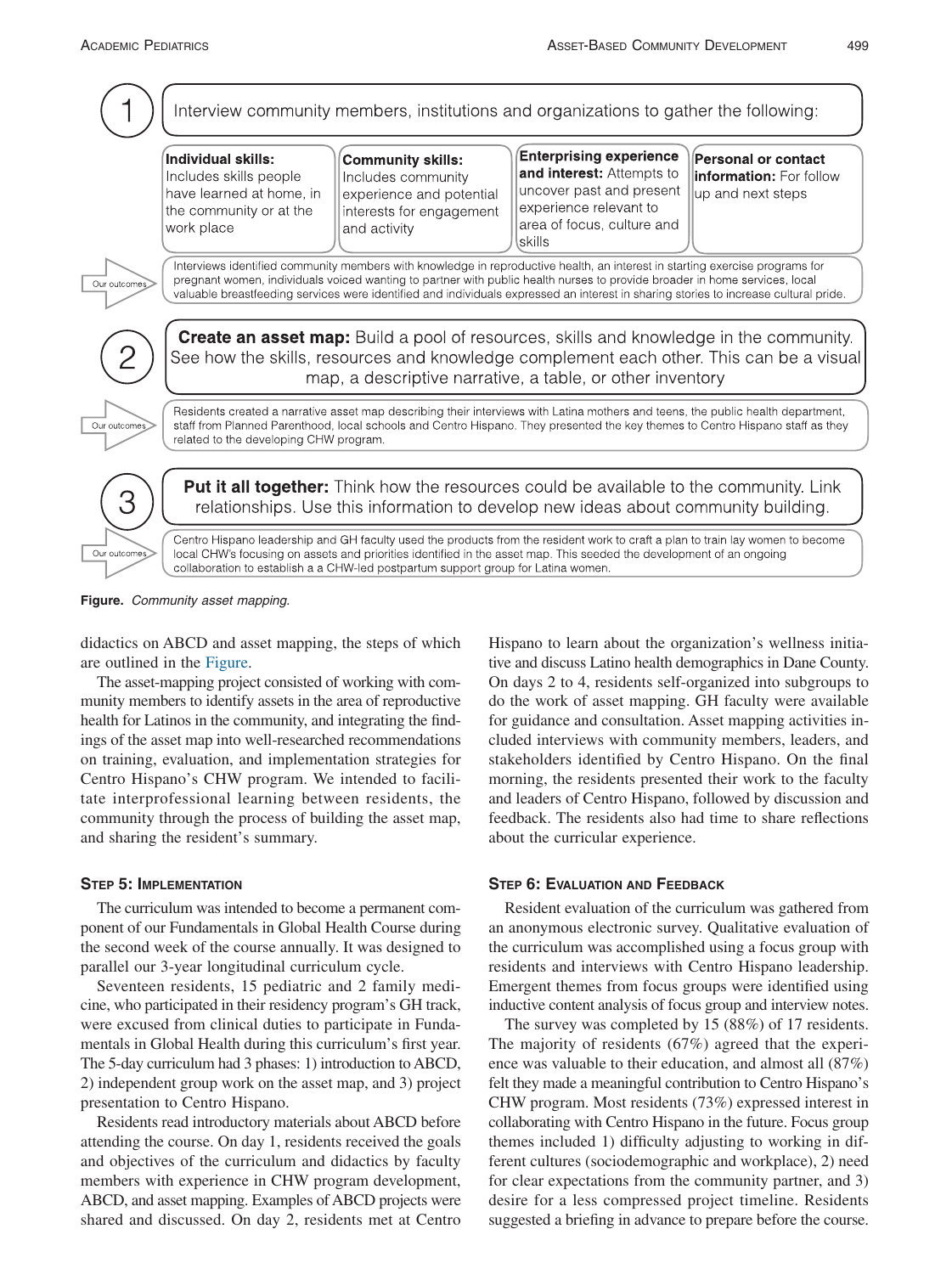Additionally, while GH faculty and Centro Hispano leadership considered the output a success, some residents felt that the final product was not as robust or polished as they would have liked. Centro Hispano leadership felt the work and materials from the residents were valuable to the CHW program and used the resident products for organizational agenda building.

## **OUTPUTS**

# **ASSET MAP**

The residents prepared a narrative asset map. This outlined individuals and institutions providing reproductive health services in the community, and linked relationships within and across those organizations. For example, residents met with the director of the Division of Policy Planning and Evaluation from the Department of Health, a nurse coordinator for the local school district, a Latina CHW from Planned Parenthood, and Latino mothers and teens in the community. Key themes in the asset map addressed current perspectives on reproductive health status for Latinos, potential areas for local collaboration on reproductive health services, and barriers for Latinos in accessing reproductive and women's health services. A subgroup of residents researched US-based CHW programs and, integrating findings from the asset map, created specific suggestions for developing, implementing, and evaluating a CHW program at Centro Hispano. Because the asset map contains opinions and personal information about community members and organizations, we cannot publish the final resident product; however, sample asset maps and asset mapping tools can be found at the ABCD Institute [\(https://resources](https://resources.depaul.edu/abcd-institute/Pages/default.aspx) [.depaul.edu/abcd-institute/Pages/default.aspx\)](https://resources.depaul.edu/abcd-institute/Pages/default.aspx)[.6](#page-5-4)

#### **PARTNERSHIP**

The asset map set the agenda for the next steps in our partnership with Centro Hispano. We saw an opportunity to work together to develop, implement, and evaluate a postpartum support group led by the CHWs, which continues to fit with the model of ABCD by building capacity in the community. Since the first year of the curriculum, we have successfully obtained a partnership grant to continue to fund this community academic collaboration with Centro Hispano.

#### **LONGITUDINAL RESIDENT CURRICULUM**

By using the ABCD strategy and partnering with Centro Hispano, we were able to build a pilot curriculum based on the 7 essential components of LGH educational program as described by the CUGH.<sup>4</sup> The development of the CHWled postpartum support group has provided the foundation on which we have been able to build years 2 and 3 of the curriculum, which is focused on supporting many aspects of the program. Some of the previously identified obstacles have been mitigated, as senior residents mentor junior residents through the challenges of working on a communitybased collaboration. Other modifications have included narrowing the scope of the resident project, briefing residents on the project earlier, and allowing more time for

planning and execution of the residents' deliverables. The curriculum will continue to evolve with the changing priorities of the community and Centro Hispano, anchored in ABCD.

# **LESSONS LEARNED IN IMPLEMENTING THIS CURRICULUM**

ABCD provides an approach to transfer knowledge, attitudes, and skills that GH residents can use both locally and internationally to improve children's health at the community level[.6,7](#page-5-4) This curriculum was successful in part because the residents who participated were all in a GH track or pathway and therefore have protected time for the curriculum. For programs without this protected time, our approach might be modifiable to a longitudinal experience with several smaller portions of protected time, as the majority of the residents' time was spent working independently or in small groups. We note our residents had already received education about important GH themes, including longitudinal partnerships, cultural humility, and culture shock. Preparation likely contributed to success, and we recommend that residents receive similar training before engaging with a local partner to facilitate mutual benefit and minimize burden on the local partner. Importantly, despite preparation, residents struggled with frustration related to the challenges of community-based work. We consider this evidence of the importance of active preparation for LGH work. Experiencing these challenges in the supportive environment of residency allows for debriefing in a way that may help GH residents succeed in future community-based encounters.

Finally, we acknowledge limitations of our work, including uncertainties about the influence of this experience on the current competencies and future practice of pediatric GH residents. Future work should aim to more deliberately assess achievement of curriculum elements recommended by CUGH and educational outcomes of such curricula.

# **CONCLUSIONS**

Global pediatricians need effective skills, knowledge, and attitudes to address the health inequities experienced by immigrant and refugee children. Here we suggest one example of a longitudinal LGH curriculum for pediatric GH residents, using ABCD as a key strategy. We have found ABCD to be a model that can facilitate the development of an academic–community partnership, something we believe is vital to the development of a longitudinal, ethical LGH curriculum. We suggest the ABCD strategy be more broadly used in GH education to prepare residents for the changing landscape of GH work.

#### **ACKNOWLEDGMENT**

Supported in part by a Wisconsin Partnership Program Community Opportunity grant.

#### **REFERENCES**

<span id="page-4-0"></span>1. [Hernandez DJ, Napierala JS. Diverse Children: Race, Ethnicity, and](http://refhub.elsevier.com/S1876-2859(18)30071-8/sr0010) [Immigration in America's New Non-majority Generation. New York,](http://refhub.elsevier.com/S1876-2859(18)30071-8/sr0010) [NY: Foundation for Child Development; 2013.](http://refhub.elsevier.com/S1876-2859(18)30071-8/sr0010)